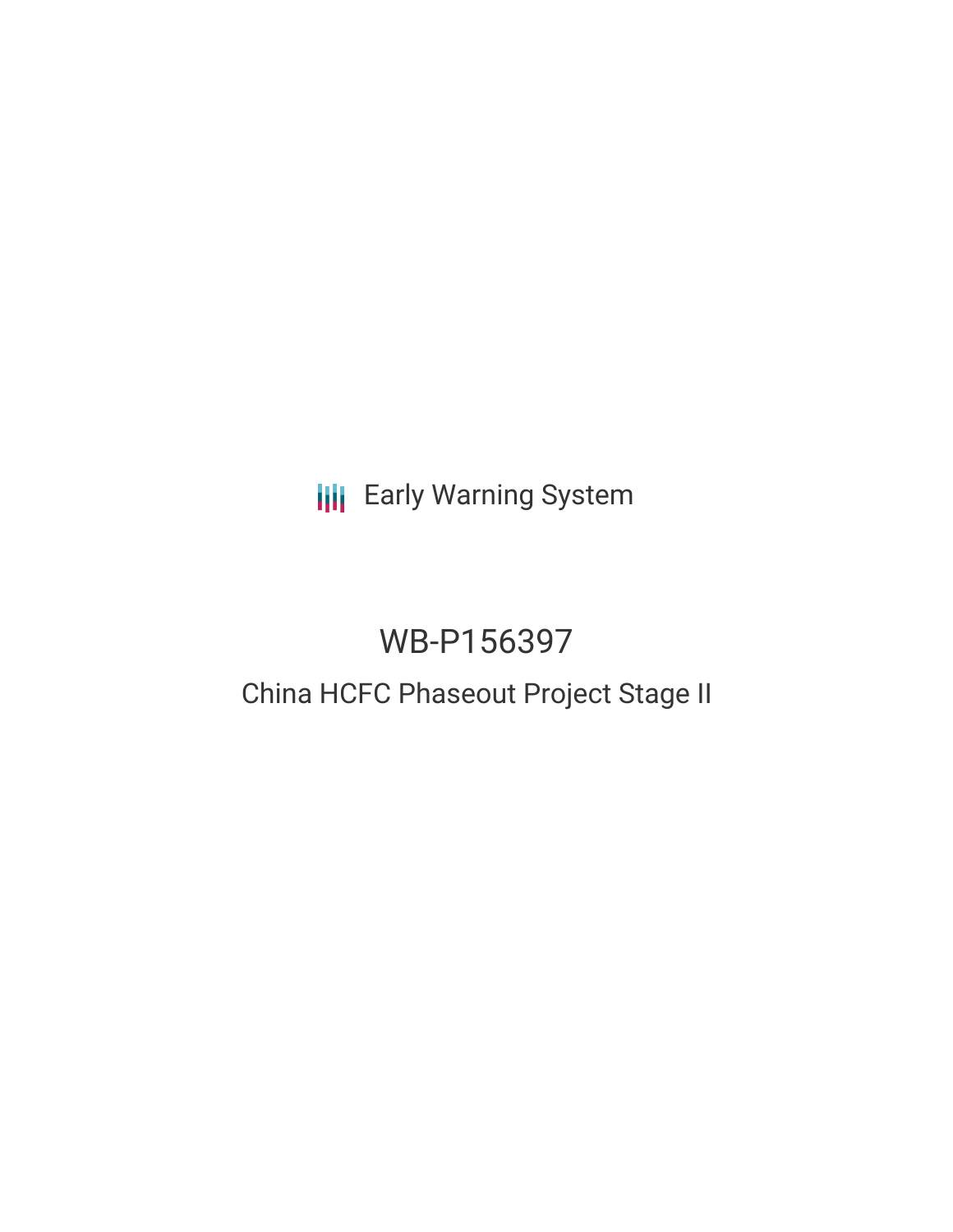

#### **Quick Facts**

| <b>Countries</b>               | China                      |
|--------------------------------|----------------------------|
| <b>Specific Location</b>       | Nation-wide                |
| <b>Financial Institutions</b>  | World Bank (WB)            |
| <b>Status</b>                  | Active                     |
| <b>Bank Risk Rating</b>        | B                          |
| <b>Voting Date</b>             | 2018-12-14                 |
| <b>Borrower</b>                | People's Republic of China |
| <b>Sectors</b>                 | Climate and Environment    |
| <b>Investment Type(s)</b>      | Loan                       |
| <b>Investment Amount (USD)</b> | \$573.39 million           |
| <b>Loan Amount (USD)</b>       | \$573.39 million           |
| <b>Project Cost (USD)</b>      | \$573.39 million           |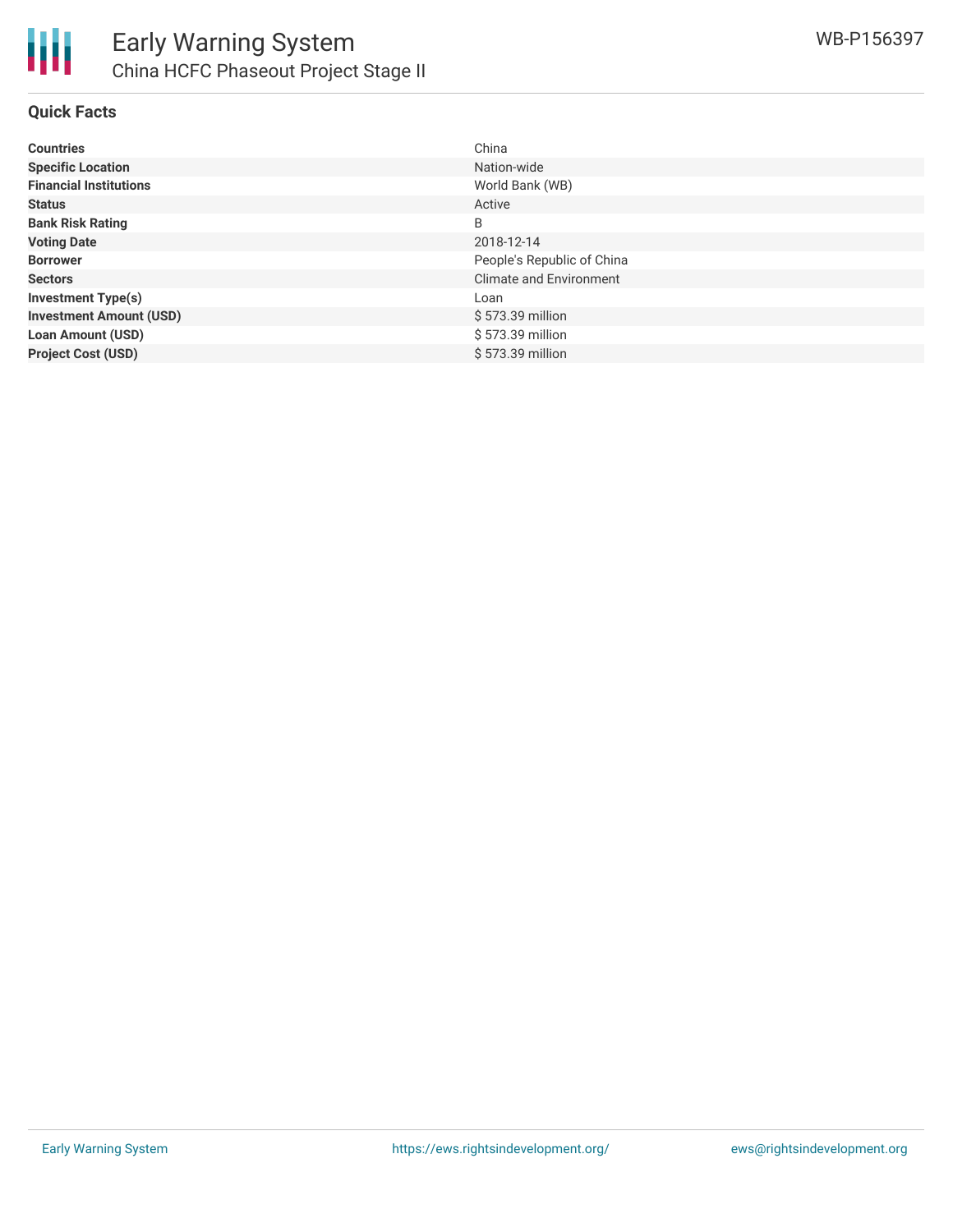

#### **Project Description**

According to the bank document, the project development objective is to reduce HCFC production and consumption, as well as to avoid and reduce the use of high global warming controlled substances in the consumption sector and the emissions of greenhouse gases from the production sector.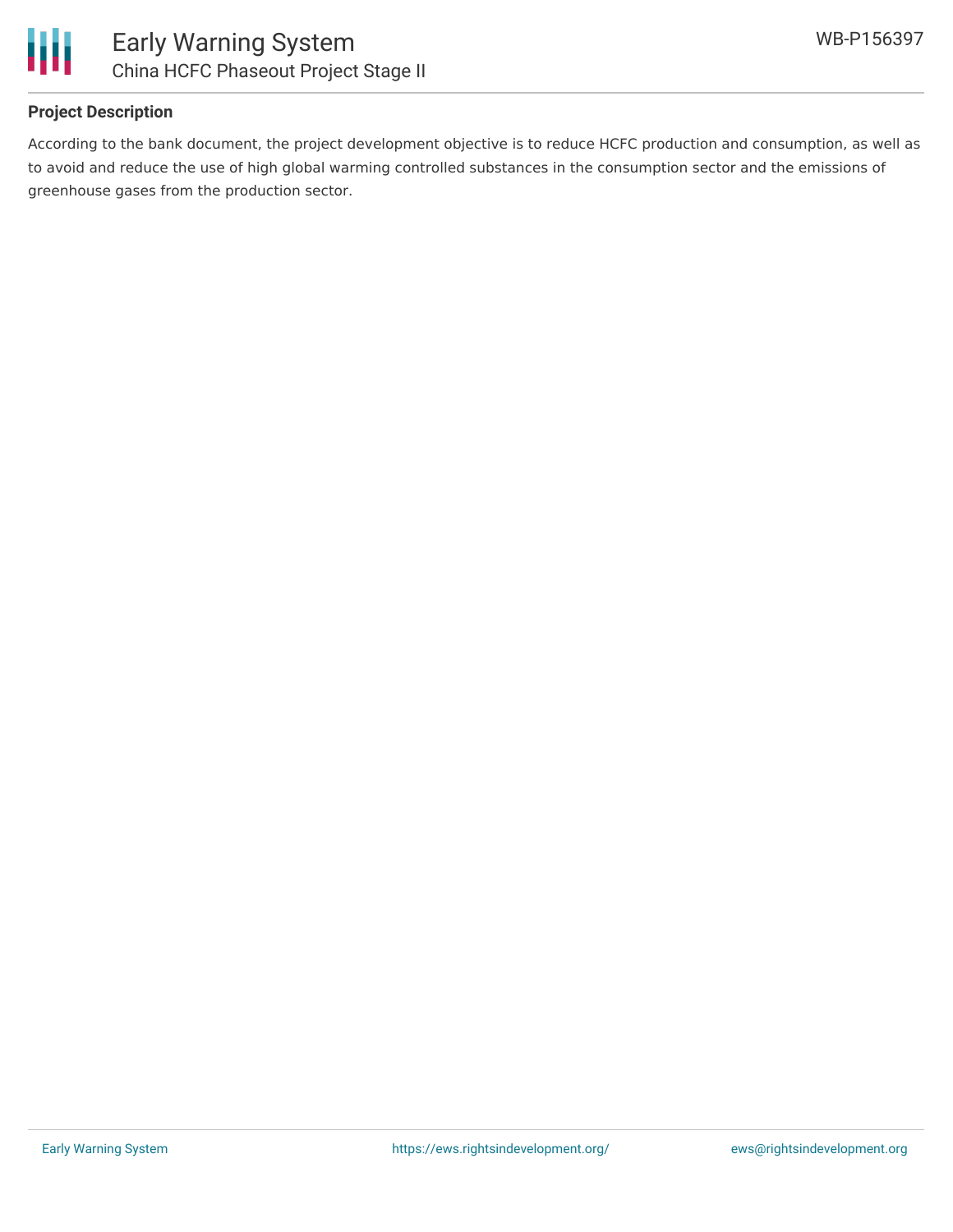

#### **Investment Description**

World Bank (WB)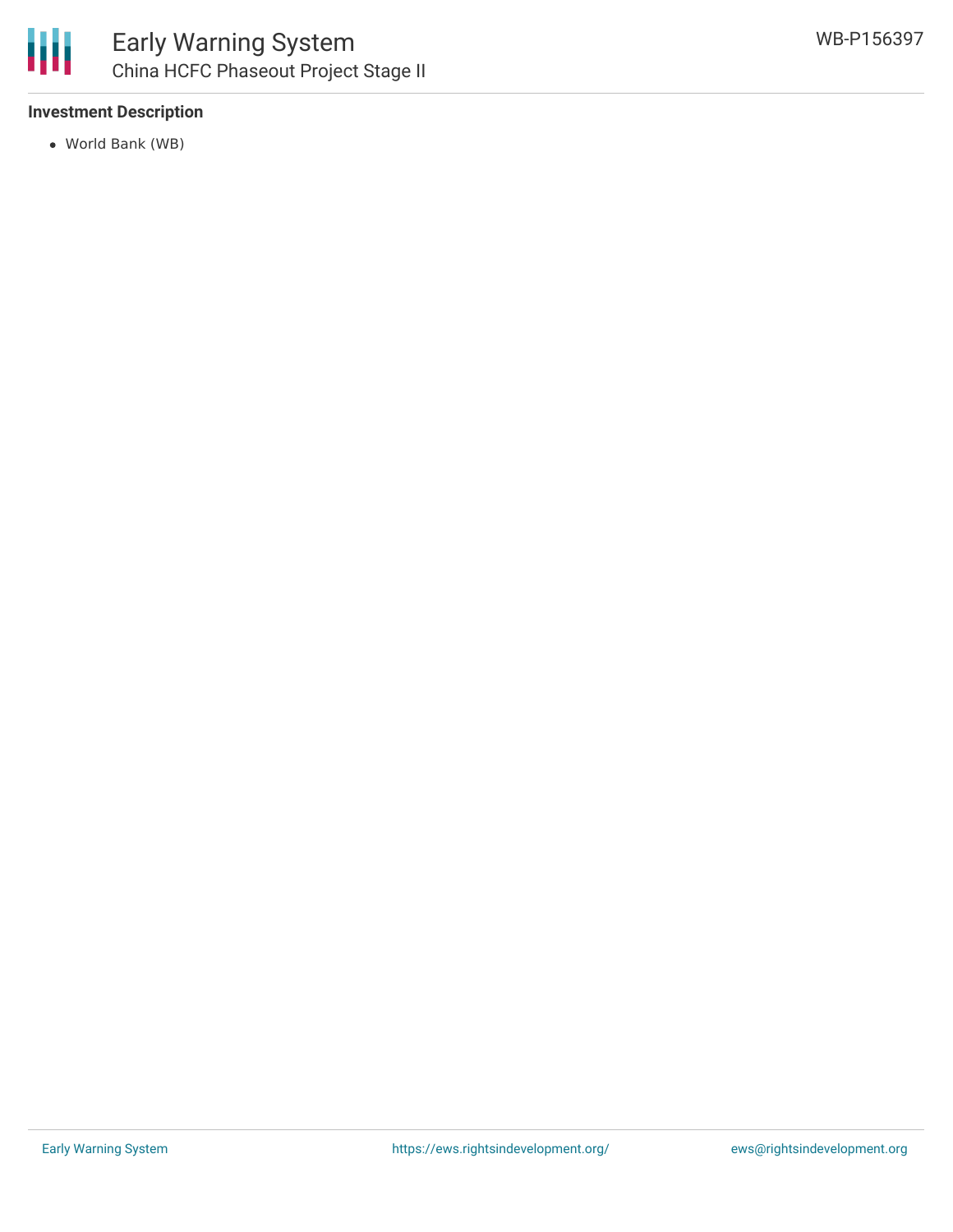

#### **Contact Information**

**1/World Bank** Viraj Vithoontien

Lead Environment Specialist

#### **2/Borrower/Client/Recipient**

People's Republic of China Contact: Jiande Ye Position: Director Email: [yeduanluo@sina.com](mailto:yeduanluo@sina.com)

#### **3/Implementing Agencies**

Ministry of Environmental Protection, Foreign Economic Cooperation Office Contact: Lifeng Yu Position: Deputy Director General Email: [yu.lifeng@mepfeco.org.cn](mailto:yu.lifeng@mepfeco.org.cn)

#### **FOR MORE INFORMATION CONTACT**

The World Bank 1818 H Street, NW Washington, D.C. 20433 Telephone: (202) 473-1000 Web: <http://www.worldbank.org/projects>

#### **ACCOUNTABILITY MECHANISM OF WORLD BANK**

The World Bank Inspection Panel is the independent complaint mechanism and fact-finding body for people who believe they are likely to be, or have been, adversely affected by a World Bank-financed project. If you submit a complaint to the Inspection Panel, they may investigate to assess whether the World Bank is following its own policies and procedures for preventing harm to people or the environment. You can contact the Inspection Panel or submit a complaint by emailing ipanel@worldbank.org. You can learn more about the Inspection Panel and how to file a complaint at: http://ewebapps.worldbank.org/apps/ip/Pages/Home.aspx.